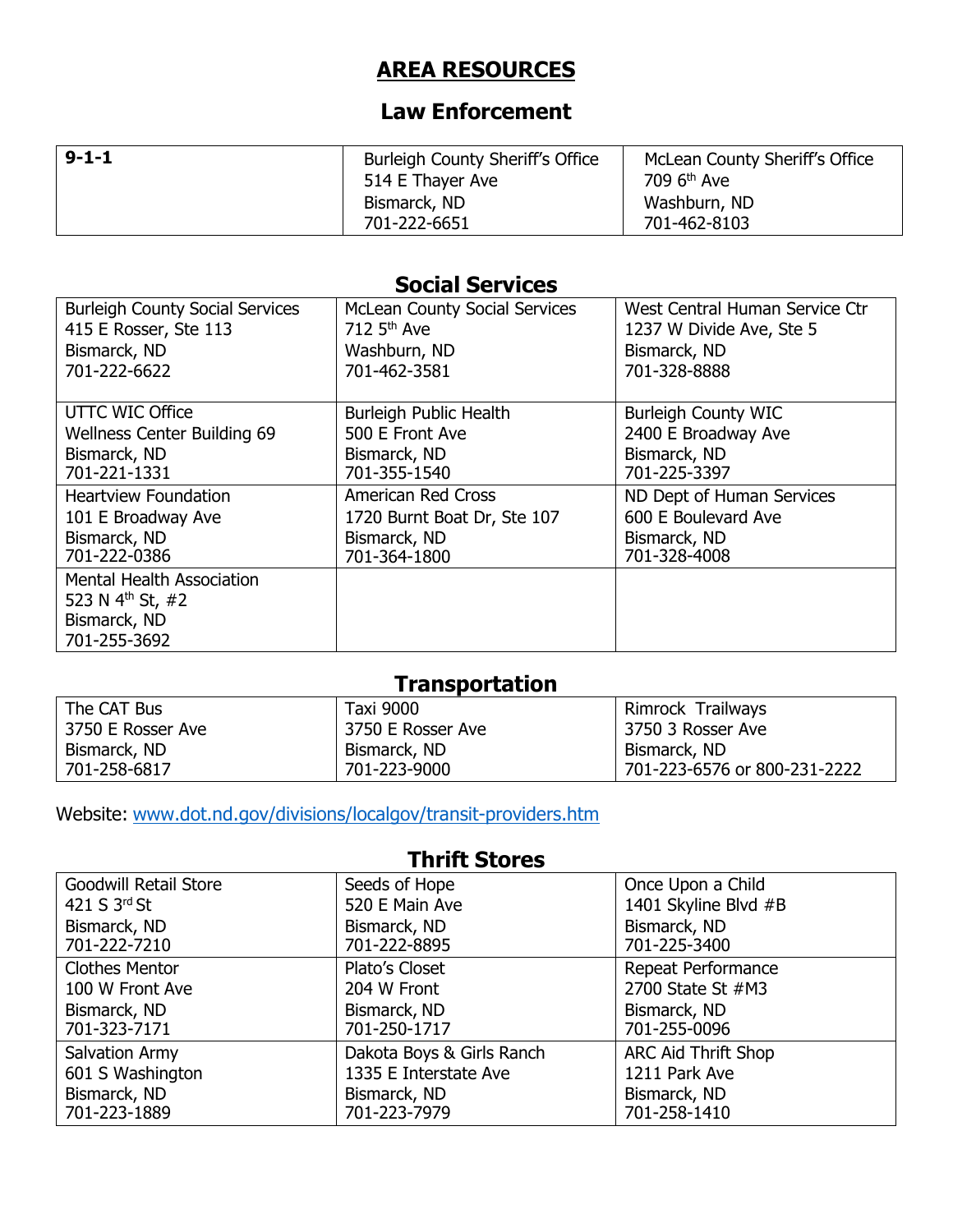# **Thrift Stores continued**

| AID, Inc.                                                                                                | Hodge Podge          | The Clothing Outlet |
|----------------------------------------------------------------------------------------------------------|----------------------|---------------------|
| 314 W Main St                                                                                            | 1415 Interstate Loop | $2057th$ St         |
| Mandan, ND                                                                                               | Bismarck, ND         | Washburn, ND        |
| 701-223-9150 or 663-1274                                                                                 | 701-224-9073         | 701-462-8680        |
| <b>Wilton Clothing Bank</b><br>First Presbyterian Church<br>401 Dakota Ave<br>Wilton, ND<br>701-734-6468 |                      |                     |

# **Healthcare Providers**

| McLean County Public Nurse | <b>Burleigh Public Health</b>      | Washburn Family Clinic      |
|----------------------------|------------------------------------|-----------------------------|
| 712 5th Ave                | 500 E Front Ave                    | 1177 Border Lane            |
| Washburn, ND               | Bismarck, ND                       | Washburn, ND                |
| 701-462-8541               | 701-355-1540                       | 701-462-3396                |
| Woman's Way                | ND Department of Health            | Mid-Dakota Clinic           |
| 500 E Front Ave            | 600 E Boulevard Ave                | Main Clinic                 |
| Bismarck, ND               | Bismarck, ND                       | 401 N 9 <sup>th</sup> St    |
| 701-355-1577               | 701-328-2372                       | Bismarck, ND                |
|                            |                                    | 701-712-4500                |
| Mid-Dakota Clinic          | Mid-Dakota Clinic                  | Mid-Dakota Clinic           |
| Center for Women           | Kirkwood Mall Clinic               | <b>Gateway Mall Clinics</b> |
| 1000 E Rosser Ave          | 727 Kirkwood Mall - East Door      | 2700 State St               |
| Bismarck, ND               | Bismarck, ND                       | Bismarck, ND                |
| 701-712-4500               | 701-712-4500                       | 701-712-4500                |
| <b>CHI St. Alexius</b>     | <b>CHI St. Alexius</b>             | Sanford Clinic              |
| 900 E Broadway             | Mandan Medical Plaza               | Children's Clinic           |
| Bismarck, ND               | 2500 Sunset Dr NW                  | 222 N 7 <sup>th</sup> St    |
| 701-530-7000               | Mandan, ND                         | 765 W Interstate            |
|                            | 701-667-4600                       | Bismarck, ND                |
|                            |                                    | 701-323-5437                |
| Sanford Clinic             | Sanford Clinic                     | Sanford Clinic              |
| <b>Main Clinic</b>         | Downtown Walk-in                   | North Walk-in               |
| 222 N 7 <sup>th</sup> St   | 225 N 7 <sup>th</sup>              | 3318 N 14th St              |
| Bismarck, ND               | Bismarck, ND701-                   | Bismarck, ND                |
| 701-323-6000               | 323-5740                           | 701-323-8300                |
|                            |                                    |                             |
| Sanford Clinic             | Sanford Clinic                     | Sanford Clinic              |
| South Clinic               | <b>Mandan East Clinic</b>          | Mandan North Clinic         |
| 1040 Tacoma Ave            | 102 Mandan Ave                     | 910 18 <sup>th</sup> St NW  |
| Bismarck, ND               | Mandan, ND                         | Mandan, ND                  |
| 701-323-6990               | 701-667-5000                       | 701-667-5100                |
|                            |                                    |                             |
| <b>Firstchoice Clinic</b>  | Northland Health Center            | Woman's Care Center         |
| 1120 College Dr, Ste 204   | 914 S 12 <sup>th</sup> St, Ste 101 | 614 N 4 <sup>th</sup> St    |
| Bismarck, ND               | Bismarck, ND                       | Bismarck, ND                |
| 701-751-4575               | 701-255-4242                       | 701-751-4575                |
|                            |                                    |                             |
|                            |                                    |                             |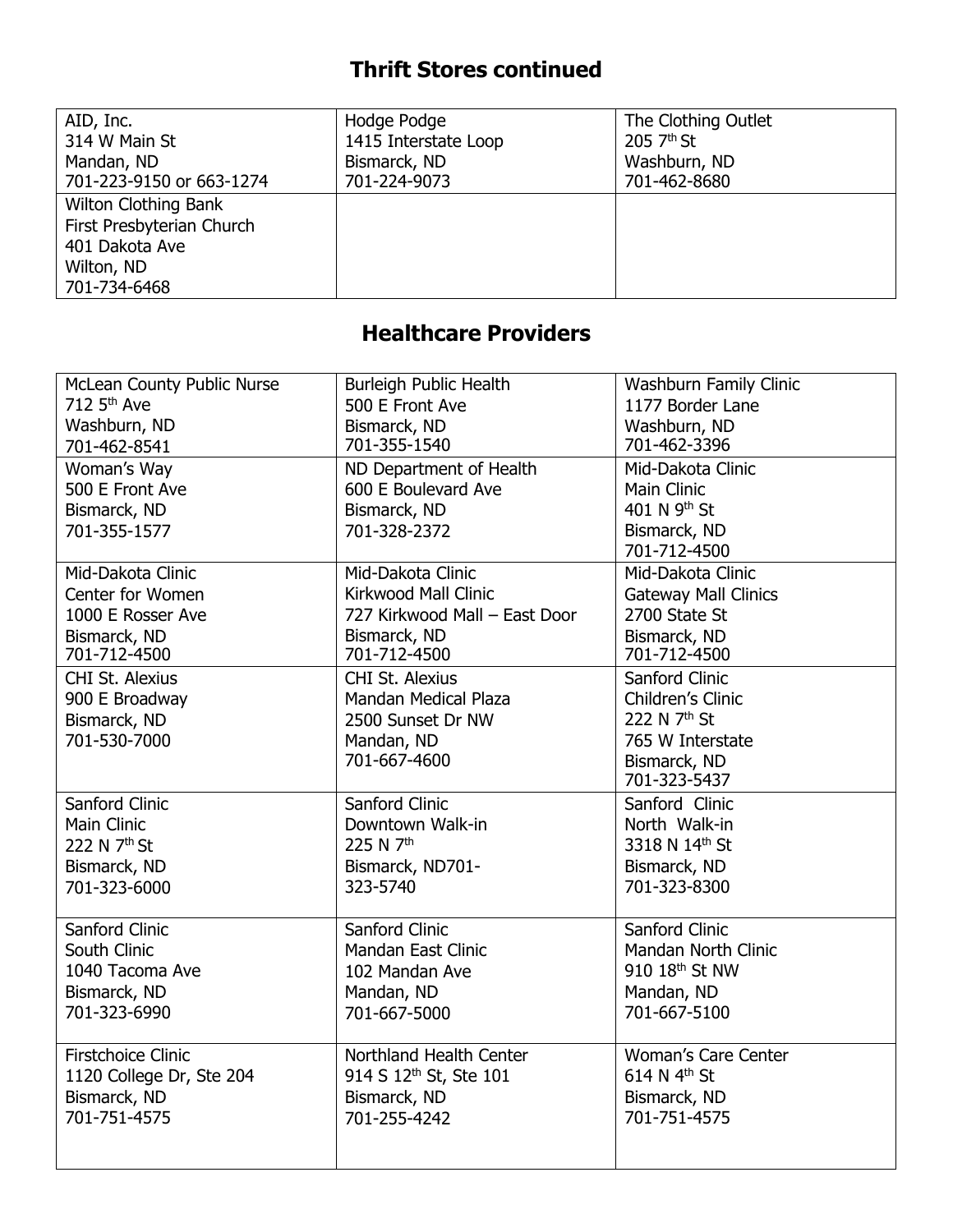### **Housing Assistance**

| ND Housing Finance Agency | ND Help is Here (Rent Help)     | <b>Burleigh County Housing Authority</b> |
|---------------------------|---------------------------------|------------------------------------------|
| 2624 Vermont Ave          | Www.helpishere.nd.gov/rent-help | 410 S $2nd$ St                           |
| Bismarck, ND              | dhserb@nd.gov                   | Bismarck, ND                             |
| 800-292-8621              | 701-328-1907                    | 701-255-2540                             |

# **Emergency Shelters**

| Missouri Valley Coalition for Homeless People | ND Coalition for Homeless People      |
|-----------------------------------------------|---------------------------------------|
| PO Box 2271                                   | PO Box 14881                          |
| Bismarck, ND                                  | Grand Forks, ND 58208                 |
| 701-224-0588, #106                            | 701-428-2481                          |
| mvchpcoalition@gmail.com                      | info@ndhomelesscoalition.org          |
| www.mvchp.com                                 | www.ndhomelesscoalition.org           |
| <b>Youthworks</b>                             | United Way Emergency Homeless Shelter |
| 217 W Rosser Ave                              | 1140 S 12 <sup>th</sup> St            |
| Bismarck, ND                                  | Bismarck, ND                          |
| 701-255-6909                                  | 701-401-5606                          |
| bismarck@youthworksnd.org                     |                                       |
| httyp://youthworksnd.org                      |                                       |
| Abused Adult Resource Center                  |                                       |
| 1-866-341-7009 24-hour Crisis Line            |                                       |

## **Hotlines**

**FirstLink 2-1-1** Lifeline 1-800-273-8255 (TALK) Suicide hotline Helpline 2-1-1 701-235-7335 (SEEK) Admin office 701-293-6462 [https://myfirstlink.org](https://myfirstlink.org/)

**FirstLink is a free, confidential service available to anyone 24/7/365 for listening and support, referrals to resources/help and crisis intervention. FirstLink answers the 211-help line, the National Suicide Prevention Lifeline and communicates via Text line 898-211. FirstLink provides these services across the entire state of North Dakota and parts of Minnesota. Dial 2-1-1 or text your zip code to 898-211 from anywhere in our service area for confidential help and support.**

## **Churches in Wilton**

| First Presbyterian Church         | Mission Evangelical Free Church    |
|-----------------------------------|------------------------------------|
| 401 Dakota Ave                    | 701 7 <sup>th</sup> St N           |
| 701-734-6468                      | 701-734-6959                       |
| Sacred Heart Catholic Church      | St. Peter and Paul Catholic Church |
| 212 $4^{th}$ St N                 | 106 $7th$ St N                     |
| 701-734-8131                      | 701-734-6464                       |
| Sunne Evangelical Lutheran Church |                                    |
| 7701 Highway 36                   |                                    |
| 701-734-6485                      |                                    |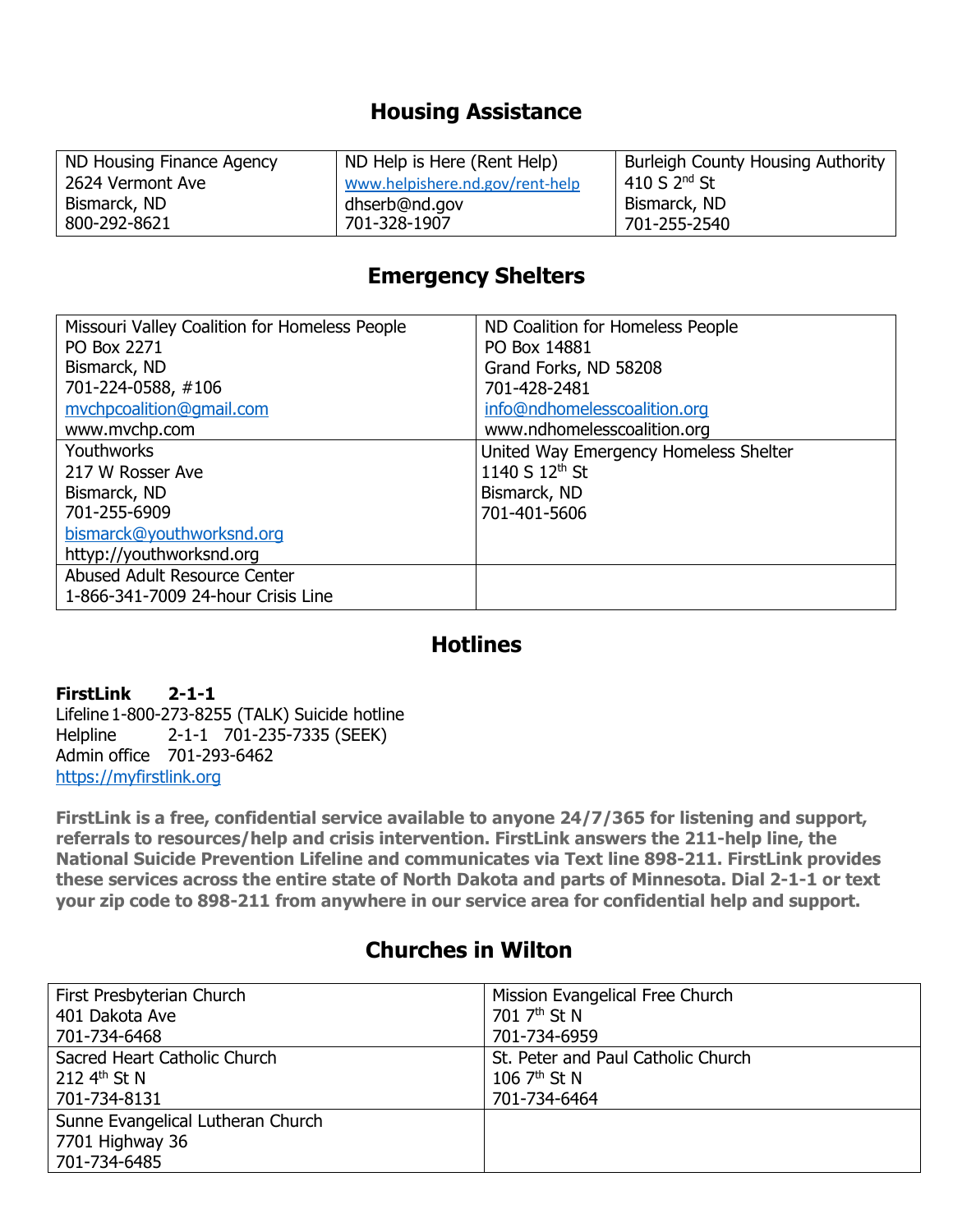# **Websites**

#### **ND DHS Application for Assistance**

[Application for Assistance: Financial Help: Publications/Research: Department of Human Services: State of North](https://www.nd.gov/dhs/info/pubs/application.html)  [Dakota \(nd.gov\)](https://www.nd.gov/dhs/info/pubs/application.html)

#### **Dakota Central Human Service Zone – McLean County - Washburn**

[McLean County: County Social Services: Locations: Department of Human Services: State of North Dakota](https://www.nd.gov/dhs/locations/countysocialserv/28.html)  [\(nd.gov\)](https://www.nd.gov/dhs/locations/countysocialserv/28.html)

McLean County, North Dakota - [Departments \(mcleancountynd.gov\)](https://www.mcleancountynd.gov/departments/social-services/)

#### **City of Wilton**

[CITY OF WILTON, ND \(wiltonnd.org\)](https://www.wiltonnd.org/)

#### **City of Washburn**

[Welcome to the City of Washburn \(washburnnd.com\)](https://www.washburnnd.com/)

#### **Missouri Valley Coalition for Homeless People** [RESOURCES | MVCHP](https://www.mvchp.com/resources)

**Missouri Slope United Way** [| Missouri Slope Areawide United Way \(msaunitedway.org\)](https://www.msaunitedway.org/)

#### **Salvation Army – Bismarck**

[Bismarck-Mandan Salvation Army](https://centralusa.salvationarmy.org/northern/bismarck-mandan/)

## **Bis/Man Area Food Pantries and Meal Sites**

#### **Sunday**

| Salvation Army<br>601 S Washington St, Bismarck<br>$12:00 - 1:00$ p.m. To-go meals for |  |
|----------------------------------------------------------------------------------------|--|
| pick-up                                                                                |  |

| mongav                              |                                     |                                       |
|-------------------------------------|-------------------------------------|---------------------------------------|
| Adopt-A-Block @ South Central       | AID, Inc. Food Pantry               | <b>Bismarck Emergency Food Pantry</b> |
| High School - parking lot           | 314 W Main Ave, Mandan              | 725 Memorial Hwy, Bismarck            |
| 406 S Anderson St, Bismarck         | 663-1274, #18 Call ahead for appt   | 258-9188                              |
| $4:30 - 6:00$ pm Weekly             | Mondays open from $4:45 - 5:45$ pm  | 1:00 to 4:00 pm Monthly               |
|                                     | for WALK INS                        |                                       |
| Church of Corpus Christi            | <b>Community Action</b>             | Soup Café                             |
| 1919 N 2 <sup>nd</sup> St, Bismarck | 2105 Lee Ave, Bismarck              | 220 N 23rd St, Bismarck               |
| 255-4600                            | 258-2240 Call ahead to set up       | 751-7687                              |
| $1:00 - 1:30$ pm Call ahead to      | appointment Monthly                 | 11:00 am to 4:00 pm subject to        |
| register Monthly                    | Monday – Friday $8:00$ am to $4:30$ | volunteer availability                |
|                                     | pm                                  |                                       |
|                                     |                                     |                                       |

#### **Monday**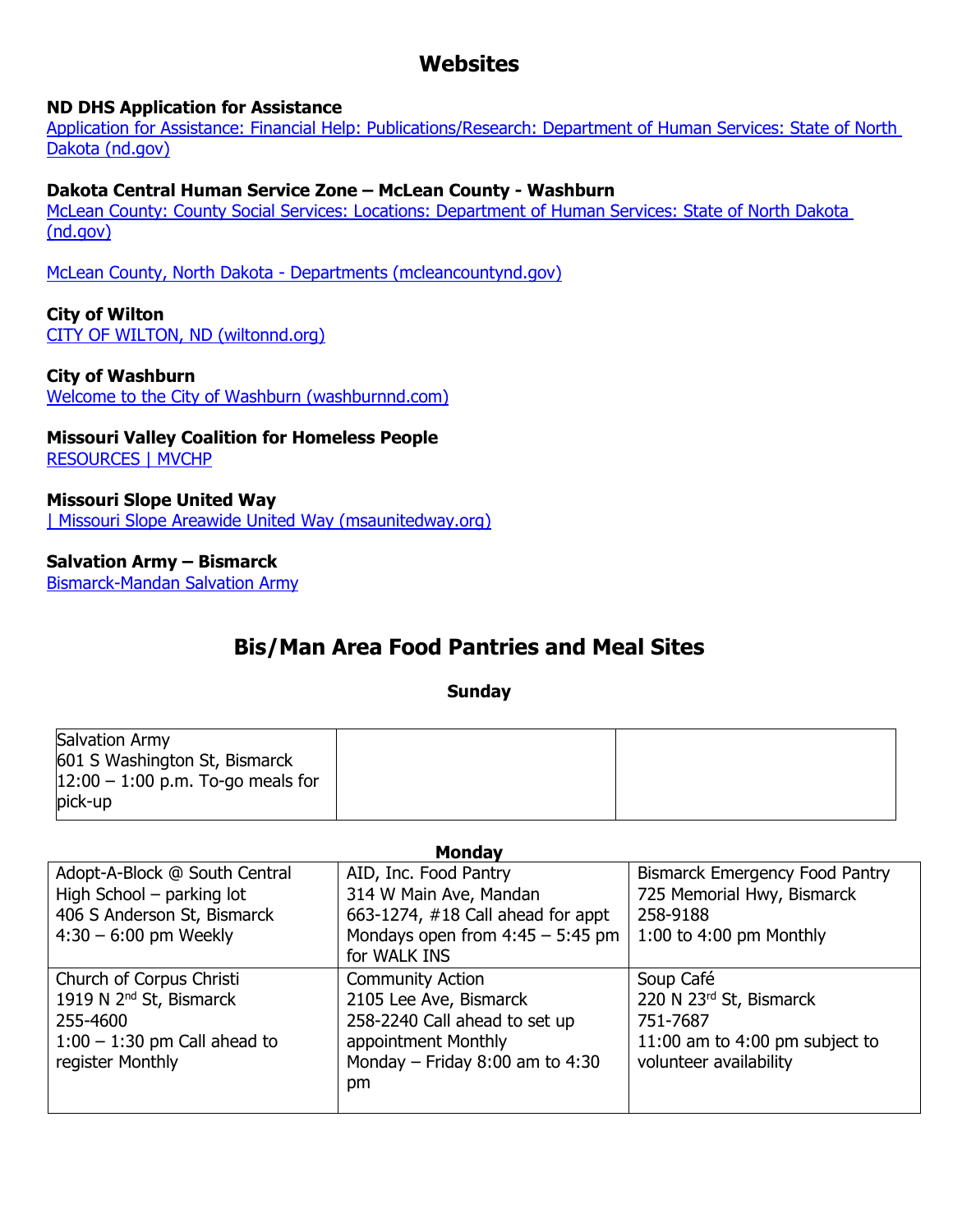| Spirit of Life Catholic Church Food |  |
|-------------------------------------|--|
| Pantry & To-Go Meals                |  |
| 801 1 <sup>st</sup> St SE, Mandan   |  |
| 663-1660                            |  |
| 10:00 am $-$ 3:00 pm                |  |

### **Tuesday**

| Adopt-A-Block @ Lewis & Clark       | AID, Inc. Food Pantry                | <b>Bismarck Emergency Food Pantry</b> |
|-------------------------------------|--------------------------------------|---------------------------------------|
| School parking lot                  | 314 W Main Ave, Mandan               | 725 Memorial Hwy, Bismarck            |
| 600 14th St NW, Mandan              | 663-1274, $\#18$ Call ahead for appt | 258-9188                              |
| 4:30 to 6:00 pm Weekly              | 10:00 am to 3:00 pm                  | 1:00 to 4:00 pm Monthly               |
| Ministry on the Margins             | Salvation Army                       | Soup Café                             |
| East parking lot door               | 601 S Washington St, Bismarck        | 220 N 23rd St, Bismarck               |
| 201 N 24th St, Bismarck             | $9:00 - 10:30$ am Once every 90      | 11:00 am $-$ 4:00 pm                  |
| 223-1889                            | days                                 |                                       |
| $9:30 - 11:30$ am Weekly            |                                      |                                       |
| Spirit of Life Catholic Church Food | The Banquet @ Trinity Lutheran       |                                       |
| Pantry & To-Go Meals                | Church                               |                                       |
| 801 1 <sup>st</sup> St SE, Mandan   | 502 N 4h St, Bismarck                |                                       |
| 663-1660                            | $5:30 - 7:00$ pm To-go meals for     |                                       |
| 10:00 am $-$ 3:00 pm                | pick up                              |                                       |

### **Wednesday**

| Abundance of Grace Food Pantry  | Adopt-A-Block @ Jeannette Myhre     | AID, Inc. Food Pantry               |
|---------------------------------|-------------------------------------|-------------------------------------|
| 4209 Old Red Trail Rd, Mandan   | School parking lot                  | 314 W Main Ave, Mandan              |
| 595-0417                        | 919 S 12 <sup>th</sup> St, Bismarck | 663-1274, #18 Call ahead for appt   |
| $5:00 - 6:30$ pm                | $4:30 - 6:00$ pm Weekly             | 10:00 am to 3:00 pm                 |
| Salvation Army                  | Soup Café                           | Spirit of Life Catholic Church Food |
| 601 S Washington St, Bismarck   | 220 N 23rd St                       | Pantry & To-Go Meals                |
| $9:00 - 10:30$ am Once every 90 | <b>Bismarck</b>                     | 801 1st St SE, Mandan               |
| days                            | 11:00 am $-$ 4:00 pm                | 663-1660                            |
|                                 |                                     | 10:00 am $-$ 3:00 pm                |

| <b>Thursday</b>                      |                                     |                                  |  |
|--------------------------------------|-------------------------------------|----------------------------------|--|
| Adopt-A-Block @ New Song Church      | AID, Inc. Food Pantry               | Bismarck Emergency Food Pantry   |  |
| 3200 N 11 <sup>th</sup> St, Bismarck | 314 W Main Ave, Mandan              | 725 Memorial Hwy, Bismarck       |  |
| $4:30 - 6:00$ pm Weekly              | 663-1274, #18 Call ahead for appt   | 258-9188                         |  |
|                                      | 10:00 am to 3:00 pm                 | 1:00 to 4:00 pm Monthly          |  |
| Church of Corpus Christi Food        | Ministry on the Margins             | Salvation Army                   |  |
| Pantry                               | East parking lot door               | 601 S Washington St, Bismarck    |  |
| 1919 N 2 <sup>nd</sup> St, Bismarck  | 201 N 24th St, Bismarck             | $9:00 - 10:30$ am Once every 90  |  |
| 255-4600                             | 223-1889                            | days                             |  |
| $1:00 - 1:30$ pm Call ahead to       | $5:00 - 7:00$ pm Weekly             |                                  |  |
| register Monthly                     |                                     |                                  |  |
| Soup Café                            | Spirit of Life Catholic Church Food | The Banquet @ Trinity Lutheran   |  |
| 220 N 23rd St, Bismarck              | Pantry & To-Go Meals                | Church                           |  |
| 11:00 am $-$ 4:00 pm                 | 801 1st St SE, Mandan               | 502 N 4h St, Bismarck            |  |
|                                      | 663-1660                            | $5:30 - 7:00$ pm To-go meals for |  |
|                                      | 10:00 am $-$ 3:00 pm                | pick up                          |  |